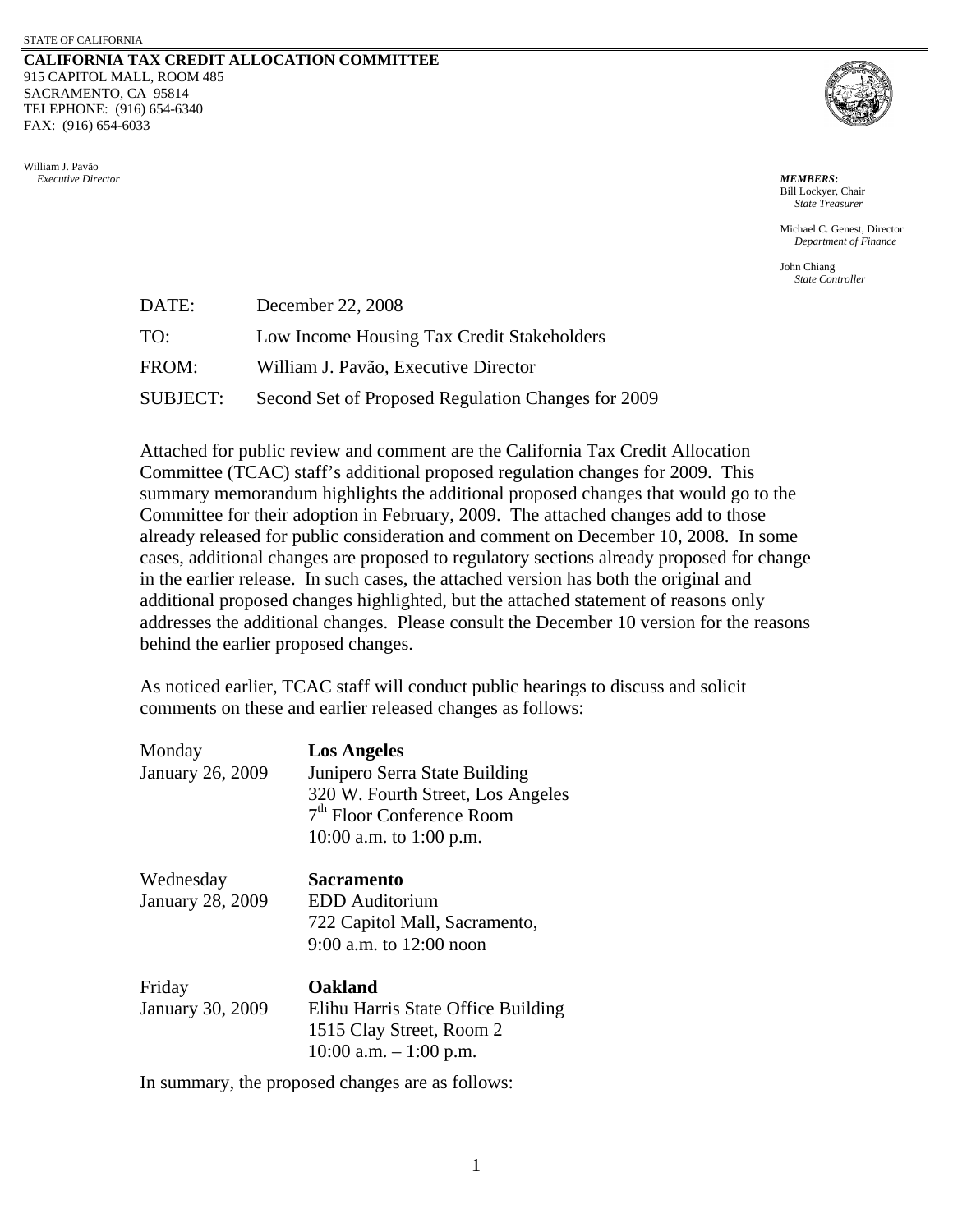# **Substantive Regulation Changes:**

- 1. Continue the Difficult to Develop Area (DDA) status in 2009 for eight counties that would otherwise lose that status under federal determinations. For projects in these areas, this change would allow a thirty percent (30%) increase to a project's basis when calculating federal nine percent (9%) Low Income Housing Tax Credits. **Section 10317(d), page 1 of the attached draft.**
- 2. Increase the competitive Leveraging scoring from 20 points to 30. Points could be garnered through cost efficiency (up to 15 points), public funds (up to 15 points) or credit reduction (up to 5 points). Credit reduction would no longer be mandatory to garner the full 30 points. **Section 10325(c)(1), page 1.**
- 3. Under Readiness to Proceed scoring, require an executed limited partnership agreement within 150 days of reservation, and require an equity partner Letter of Intent within 60 days of reservation. Also require an enforceable commitment of permanent financing sources within the application. **Section 10325(c)(10), page 4.**
- 4. Delete the current third tiebreaker, and instead score the highest ratio of public funds to total project costs. **Section 10325(c)(12), page 5.**
- 5. Require reservation recipients receiving Readiness to Proceed points to pay one-half of the allocation fee within 60 days of the preliminary reservation. **Section 10335(b), page 7.**

Attachment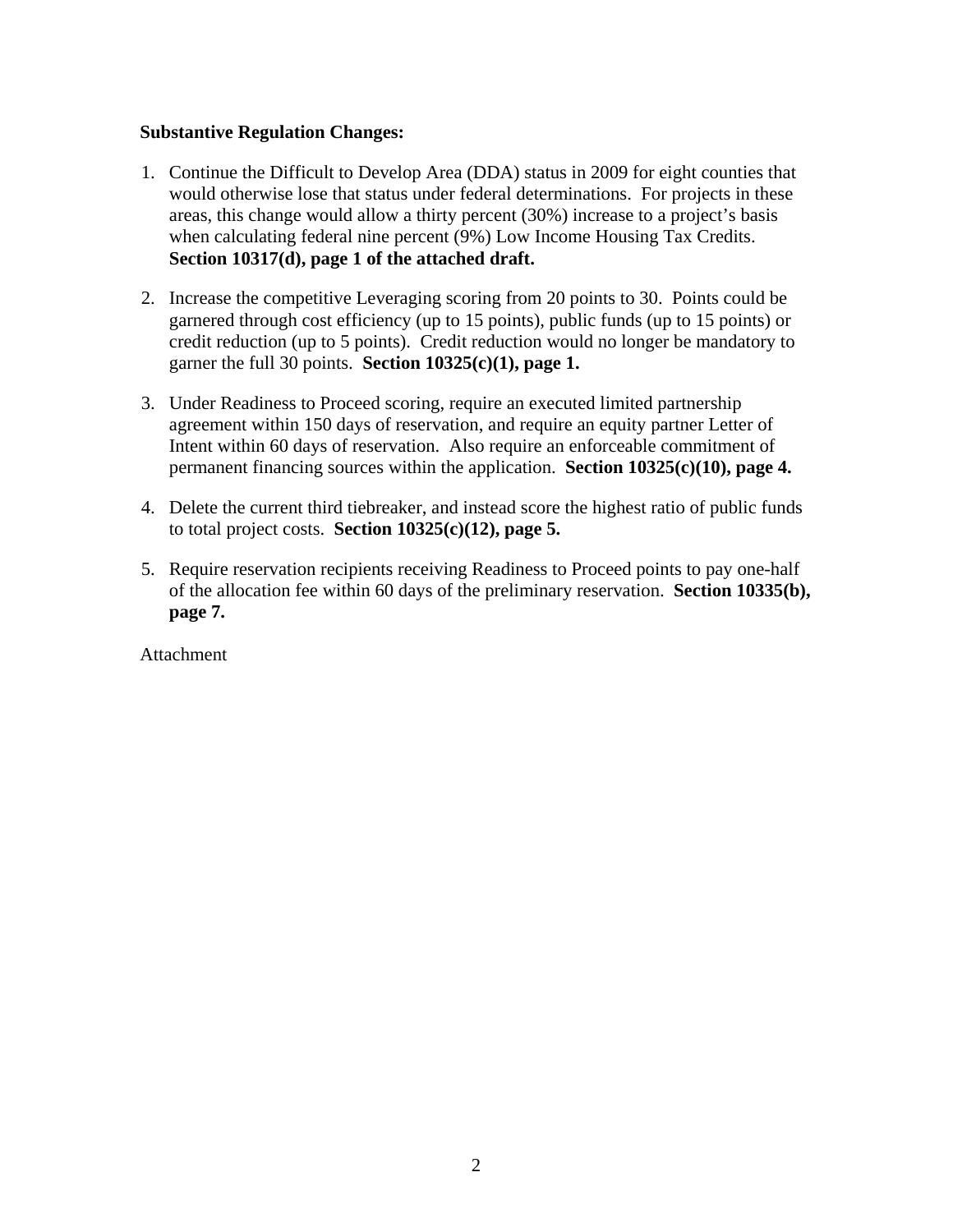# **Additional 2009 Proposed Regulation Changes with Reasons December 22, 2008**

## **Section 10317(d)**

#### **Proposed Change:**

- (d) Allocation Priorities. The Committee shall give equal priority when allocating State Tax Credits to applications proposing projects with one or more of the following characteristics:
	- (1) not eligible for the 130% basis adjustment, pursuant to IRC Section 42(d)(5)(C);. Under authority contained in IRC Section 42(d)(5)(C)(v), for 2009 CTCAC additionally designates projects in the following counties as requiring an increase in credits and therefore considers such projects as being within a difficult to develop area (DDA) as that term is used in IRC Section 42(d)(5)(C)(iii): Alameda, Contra Costa, El Dorado, Napa, Placer, Sacramento, San Joaquin, and Sonoma.
	- (2) HUD HOME program funds are a source of funds, and eligible basis is limited to the amount of unadjusted basis; or,
	- (3) HUD HOME program funds are a source of funds and State Tax Credits are needed to satisfy HOME program fund match requirements. The local jurisdiction or Community Housing Development Organization shall provide an explanation why other sources are not available to provide matching funds.

#### **Reason:**

The proposed changes reflect provisions contained within the federal Housing and Economic Recovery Act of 2008 (H.R. 3221). Specifically, H.R. 3221 discontinued HUD HOME provisions that prohibited such projects from receiving the federal basis adjustment. Therefore, paragraphs (2) and (3) are no longer warranted.

In addition, the proposed language continues for one year the treatment of eight (8) California Counties as difficult to develop areas (DDAs) for purposes of calculating basis and credit reservations. TCAC staff believes this is warranted in light of the late-2008 notice received by California and sponsors of projects in those areas. In addition, under the difficult financial environment likely to continue into 2009, a decrease in the anticipated basis for federal credit calculation purposes further jeopardizes the viability of such projects in the short term. TCAC staff will consider broader applications of its authority under IRC Section  $42(d)(5)(v)$  in future years during 2009.

\_\_\_\_\_\_\_\_\_\_\_\_\_\_\_\_\_\_\_\_\_\_\_\_\_\_\_\_\_\_\_\_\_\_\_\_\_\_\_\_\_\_\_\_\_\_\_\_\_\_\_\_

#### **Section 10325(c)(1)**

#### **Proposed Change:**

#### (1) Leveraging **Maximum 30 Points**

(A) Cost efficiency. A project application for a new construction or an At-Risk development, or a substantial rehabilitation development where the hard costs of rehabilitation are at least \$40,000 per unit, whose total eligible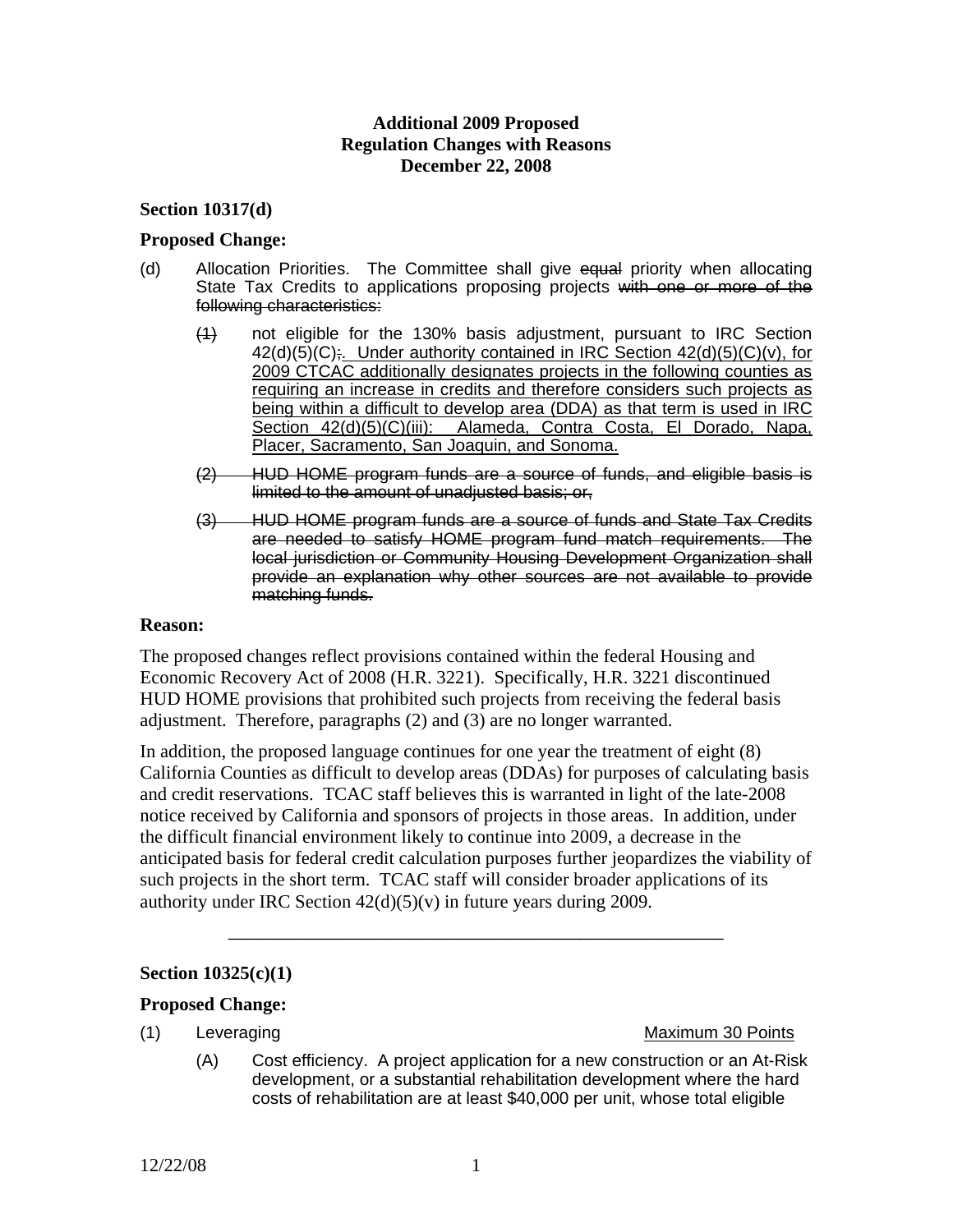basis is below the maximum permitted threshold basis limits after permitted adjustments, shall receive 1 point, up to a maximum of 15 points, for each percent by which its eligible basis is below the maximum permitted adjusted threshold basis limit. In calculating the eligible basis under this scoring factor, CTCAC shall use all project costs listed within the application unless those costs are not includable in basis under federal law as demonstrated by the application form itself or by a letter from the development team's tax professional.

- (B) Credit reduction. A project that reduces the amount of Tax Credits it is requesting shall receive 1 point for each percent that its qualified basis is reduced, up to a maximum of five (5) points. In order to receive points in this category, committed funds must be part of the permanent sources for the development and remain in place for at least ten years.
- (C) Public funds. For purposes of scoring, "public funds" include federal, state, or local government funds, including the outstanding principal balances of prior direct federal debt or subsidized debt that has been or will be assumed in the course of an acquisition/rehabilitation transaction, funds from a local community foundation, funds already awarded under the Affordable Housing Program of the Federal Home Loan Bank (AHP)**,**  waivers resulting in quantifiable cost savings that are not required by federal or state law, or the value of land donated or leased by a public entity or donated as part of an inclusionary housing ordinance which has been in effect for at least one year prior to the application deadline. Land and building values must be supported by an independent, third party appraisal consistent with the guidelines in Section 10322(i)(4)(A). All such public fund commitments shall receive 1 point for each 1 percent of the total development cost funded, up to a maximum of 15 points.

To receive points under this subsection for loans, loans must be "soft" loans, having terms in excess of 15 years, and below market interest rates, interest accruals, residual receipts payments or other preferred terms for at least the first fifteen years of their terms. Points for donated or leased land shall be calculated based on the lesser of the purchase price or appraised value, except that points for land owned by the public entity for more than three years prior to the application filing deadline shall be calculated based on its appraised value. Further, for points to be awarded under this subsection, there shall be conclusive evidence presented that any new public funds have been firmly committed to the proposed project and require no further approvals, and that there has been no consideration other than the proposed housing given by anyone connected to the project, for the funds or the donated or leased land. Similarly, if the principal balances of any prior publicly funded or subsidized loans are to be assumed in the course of a proposed acquisition, verification of approval of the loan assumption or other required procedure by the agency initially approving the subsidy will be needed to satisfy the commitment requirements.

A maximum of 20 points shall be available in combining the cost efficiency, credit reduction, and public funds categories. However, in order to score the full 20 points, at least 2 points must be achieved by each applicant in the credit reduction category.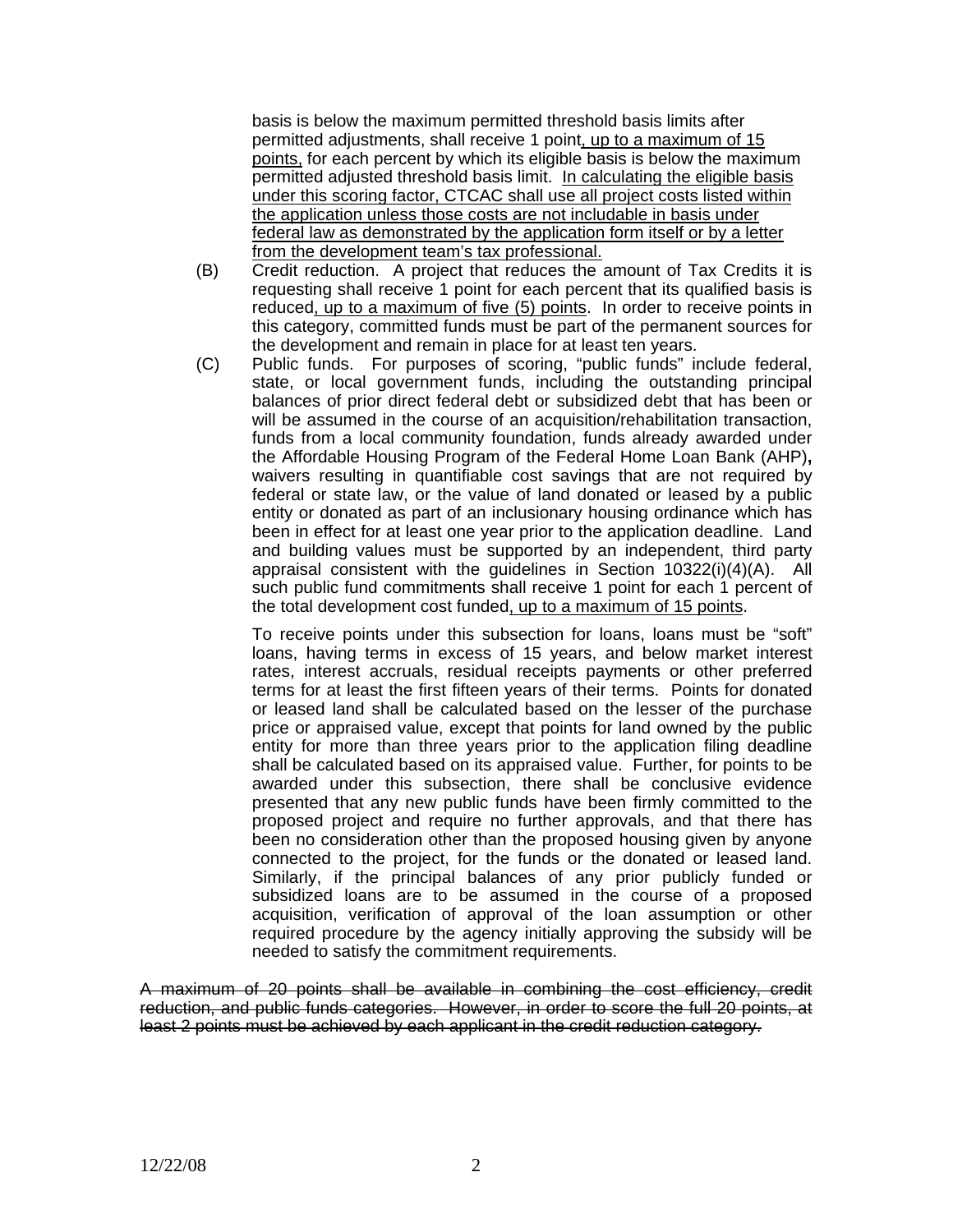# **Reason:**

The proposed changes would increase the leverage scoring category from a maximum of 20, to a maximum of 30 points. Changes would also (a) eliminate the "credit reduction" requirement and limit points using this option to five (5); and (b) permit points to be earned in both cost efficiency and public funds. Cost efficiency and public funds points would be earned on a straight percentage-to-points ratio. Under the proposed changes, applicants could earn points through a combination of each of the three options, consistent with the point limitations of each factor. Applicants seeking the full thirty (30) leveraging points would be required to maximize both cost efficiency and public funds scores, or supplement that combined score with up to 5 credit reduction points.

Discontinuing the requirement that at least two (2) leveraging points be earned through credit reduction recognizes that not all projects can afford to forgo credit otherwise warranted by a project's basis. Therefore, an applicant could elect not to reduce their credit request and compete without those points.

Additional cost-efficiency language is meant to truly measure a project's development costefficiency rather than a voluntary reduction in basis. In recent past competitions, applicants appear to have elected not to include all cost that may be counted as basis in the initial calculation of a project's eligible basis. This competitive behavior is contrary to what this scoring factor is attempting to measure: a project's cost-reasonableness.

TCAC staff rescored second-round 2008 nine-percent credit applications using the proposed scoring changes and learned the following:

Of 101 applications,

- 45 would have earned a full 15 points for cost effectiveness.
- 51 would have earned a full 15 points for public funding.
- Of the 45 cost effectiveness full-pointers, only 20 earned any points at all for public funding.
- Of the 51 public funding full-pointers, only 23 earned any points at all for cost efficiency.
- Only seven (7) of the 101 applications would have earned the full 30 points through cost efficiency and public funding alone.

The similar incidence of full-pointers under the two principal categories indicates that the proposed relative weighting of each factor is correct. That is, one point for each percentage public funds represent of total project costs, and for each percentage a project's basis is below TCAC's limits appears to be the correct weighting.

Of thirty-seven (37) second-round 2008 awards, 10 funded projects would not have been funded under the new proposed system.

TCAC staff continues to analyze the potential systematic impact of these proposed scoring changes, and welcomes a robust public dialog around these ideas. In particular, comments as to whether the proposed scoring scheme would deliver the good public policy outcomes of financially sound, high quality, cost-efficient projects are welcomed.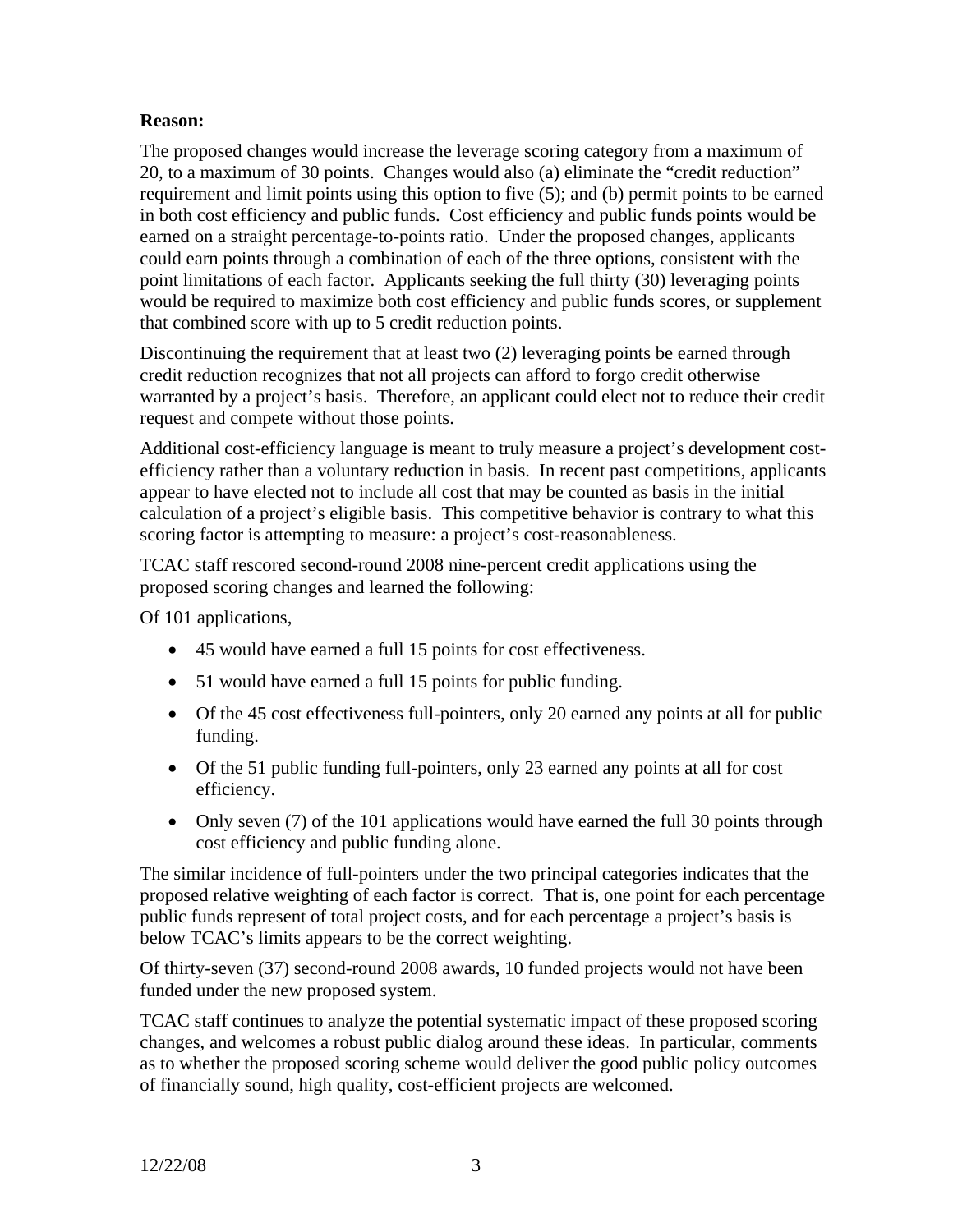## **Section 10325(c)(10)**

#### **Proposed Change**

(10)(8) Readiness to Proceed. 20 points will be available to projects that meet ALL of the following, and are able to begin construction within 150 days of the Credit Reservation, as evidenced by submission, within that time, of recorded deeds of trust for all construction financing, except for AHP and MHP funds, a limited partnership agreement executed by the general partner and the investor providing the equity, payment of all construction lender fees, issuance of building permits (a grading permit does not suffice to meet this requirement) and notice to proceed delivered to the contractor. If no construction lender is involved, evidence must be submitted within 150 days after the Reservation is made that the equity partner has been admitted to the ownership entity, and that an initial disbursement of funds has occurred.

\_\_\_\_\_\_\_\_\_\_\_\_\_\_\_\_\_\_\_\_\_\_\_\_\_\_\_\_\_\_\_\_\_\_\_\_\_\_\_\_\_\_\_\_\_\_\_\_\_\_\_\_

In addition to the above, all applicants receiving any readiness points under this subsection must provide an executed Letter of Intent (LOI) from the project's equity partner within 60 days of the Credit Reservation. The LOI must include those features called for in the CTCAC application. Failure to meet this timeline will result in rescission of the Tax Credit Reservation. The following must be delivered:

- (A) enforceable commitment for all construction and permanent financing, as evidenced by executed commitment(s) and payment of commitment fee(s);
- (B) evidence, as verified by the appropriate officials, of site plan approval and that all local land use environmental review clearances (CEQA and NEPA) necessary to begin construction are either finally approved or unnecessary;
- (C) evidence of all necessary public approvals except building permits; and
- (D) evidence of design review approval.

For paragraphs (B), (C), and (D) an appeal period may run up to 30 days beyond the application due date. The applicant must provide proof that either no appeals were received, or that any appeals received during that period were resolved within that 30-day period to garner local approval readiness points.

In the event that one or more of the above criteria have not been met, 5 points may be awarded for each one that has been met, up to a maximum of 15 points. The 150-day requirements shall not apply to projects that do not obtain the maximum points in this category, for any items for which points are not awarded.

The Executive Director, at his or her sole discretion, may make a finding that a market-wide lack of investor equity or systemic credit market illiquidity warrants a general extension to the 150-day readiness deadline. The Executive Director may extend the deadline at any time for no more than an additional 90 days beyond the original deadline.

#### **Reason:**

The readiness scoring factor is meant to competitively favor project sponsors who have completed various development steps prior to application and who commit to completing other specified steps within 150 days of reservation. The listed recordation exceptions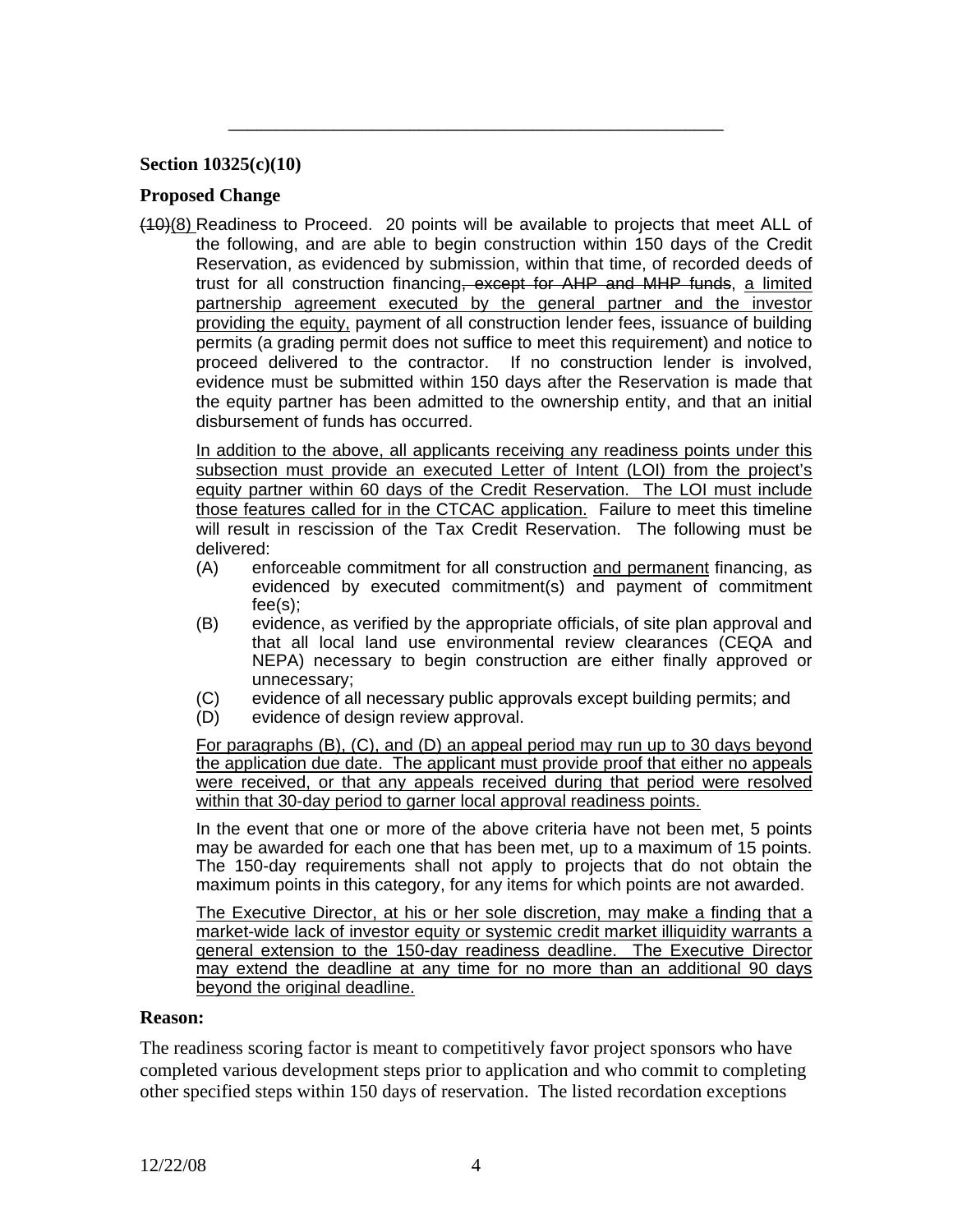for AHP and MHP, as opposed to other public funding sources for construction are unwarranted. MHP is not a construction period funding source, and AHP contains no unique feature that sets it apart from other construction period funding sources. TCAC does receive applications where AHP is committed at the time of application, and TCAC sees no reason why such committed funding sources cannot close within 150 days.

In addition, some confusion has arisen among program applicants as to whether AHP must be committed at the time of application to garner readiness points. The current regulations provide no scoring forbearance for AHP commitments. The exception from recordation within 150 days has led to the practice of projects with uncommitted AHP financing receiving readiness points. Eliminating the exceptions will also eliminate such confusion in the future.

A proposed paragraph is also added that would require a letter of intent (LOI) from an equity partner within 60 days of the Committee's reservation of credits. This change would help assure that a project is truly prepared to proceed promptly if awarded readiness points. The LOI contents will be listed within the TCAC application, but are likely to include the partnership's name, a development schedule outline, the tax credit reservation amount and terms, including delivery schedule, and more. The content items would reflect industry norms typically found in such LOIs. Leaving flexibility within the regulations would allow TCAC to adjust the content list t reflect changing industry practices.

The new paragraph following paragraph (D) would permit applicants to demonstrate readiness with local approvals still in an appeal period. The proposed rule would award points to projects where an appeal period has run out without appeal within 30 days following the application due date. In such cases, the applicant must demonstrate that any filed appeals were resolved within that 30-day period.

The final new paragraph would allow the Executive Director to extend the 150-deadline by up to 90 days if he/she finds that the equity and credit markets generally are not investing in Low Income Housing Tax Credits. This extremely rare event is occurring in late 2008 and may continue into 2009. Such discretion may permit second-round 2008 projects additional time if the markets do not improve sufficiently to make equity available to those projects. If market conditions continued any longer, the Executive Director would retain the authority to extend deadlines in the greater interest of developing pending meritorious projects promptly, rather than recapturing credits and restarting a development clock with a new sponsor.

Finally, the renumbering change reflects the earlier proposed deletion of subsections  $(c)(6)$  and  $(c)(7)$ .

\_\_\_\_\_\_\_\_\_\_\_\_\_\_\_\_\_\_\_\_\_\_\_\_\_\_\_\_\_\_\_\_\_\_\_\_\_\_\_\_\_\_\_\_\_\_\_\_\_\_\_\_

## **Section 10325(c)(12)**

## **Proposed Change:**

## $(12)(10)$  Tie Breakers

If multiple applications receive the same score, the following tie breakers shall be employed: first, if an application's housing type goal has been met in the current funding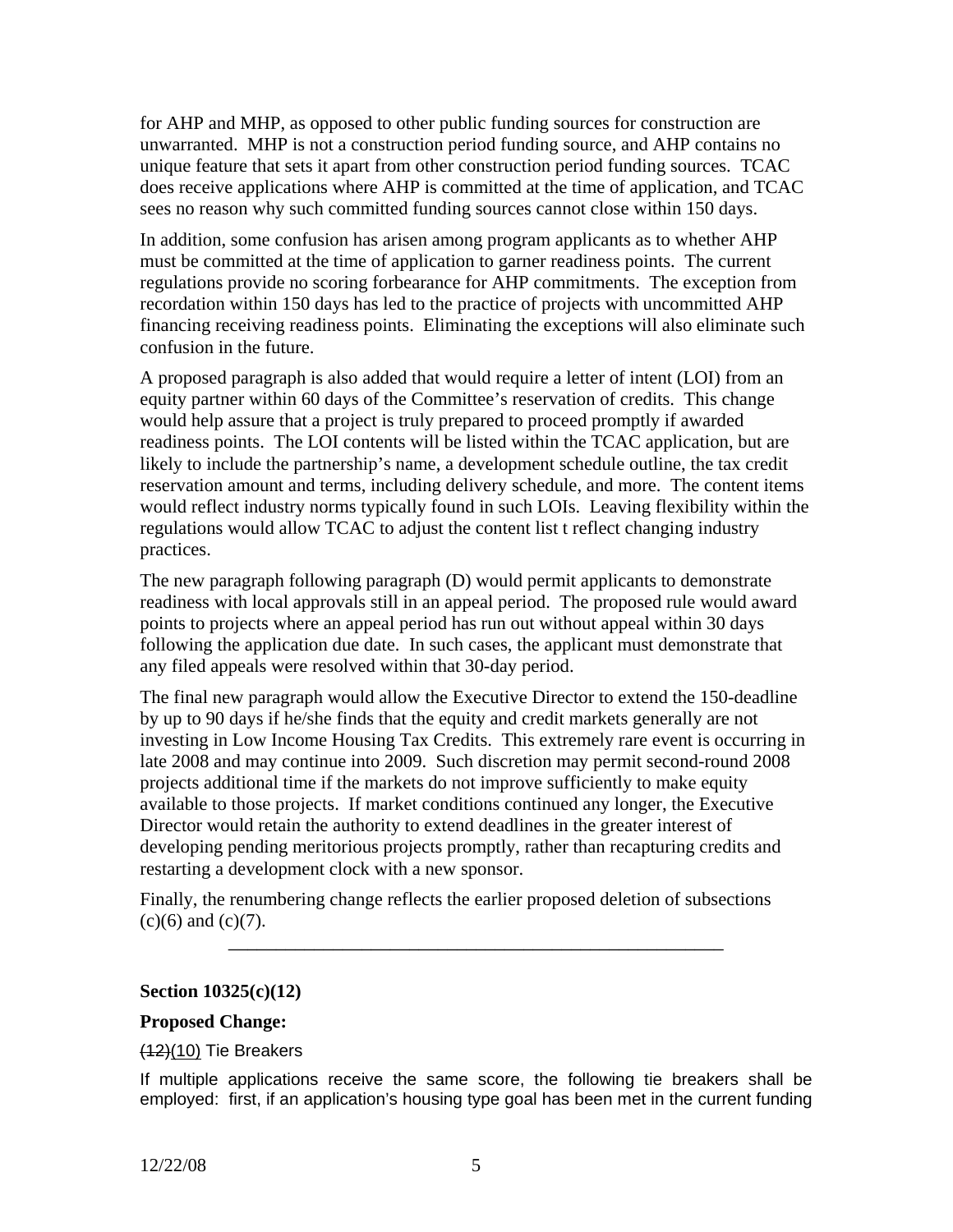round in the percentages listed in section 10315, then the application will be skipped if there is another application with the same score and with a housing type goal that has not been met in the current funding round in the percentages listed in section 10315; second, only if each of the tied score applications are within a qualified census tract (QCT), the application providing a local governmental letter describing how the project contributes to a concerted neighborhood revitalization plan; for other than Rural setaside applications, to fund an application for a project located in a qualified census tract or a federally designated Renewal Community, Empowerment Zone, or Enterprise Community or State Enterprise Zone that has demonstrated that it will contribute to a concerted neighborhood revitalization plan, as evidenced by a score of at least eight (8) points, or a project not located in such an area that has received nine (9) points under section 10325(c)(6) or (7) of these regulations; third, the highest ratio of public funds, as described in Section  $10325(c)(1)(C)$ , to total project development costs. the application with the lowest ratio of requested unadjusted eligible basis to total residential project costs, excluding developer fee, total land cost, general partner/sponsor equity/loans or loans from the equity provider. This ratio must not have increased decreased when the project is placed-in-service or negative points will be awarded, and the Tax Credit award may be reduced.

# **Reason:**

The proposed change simplifies the current three-tiebreaker. The first change modifies the second tiebreaker by evaluating, for QCT projects only, whether a local governmental official has provided a written description of how the project will contribute to a neighborhood revitalization plan for the area. Such a preference is required by federal law (IRC Section  $42(m)(1)(B)(ii)(III)$ ). This change also reflects the proposed elimination of the Neighborhood Revitalization and Balanced Communities scoring factors (see proposed change to Sections  $10325(c)(6)$  and  $(c)(7)$  above).

In addition, the proposed change would eliminate the current third tiebreaker, and replace it with a comparative evaluation of permanent public financing committed to the project. The more competitive applications would have a higher ratio of permanent public funding dollars to total development costs than its competitors. For example, a project wherein committed public funds represent forty percent (40%) of the total development costs would beat a competing project wherein public funds represent 35% of that project's costs.

The new proposed tiebreaker would more directly reward applicants who have local governmental support for their project, including monetary support. This scoring factor would more directly measure the extent to which a project sponsor maximized leverage, while eliminating many of the dysfunctional practices spawned over time by the current third tiebreaker. The proposed tiebreaker would also discontinue competitively rewarding costlier projects. Finally, the proposed final tiebreaker would reward projects with public funding sources, including local sources, who frequently take the lead in resolving performance and other issues as they arise during a project's life. This public funding presence is an additional benefit to the State.

\_\_\_\_\_\_\_\_\_\_\_\_\_\_\_\_\_\_\_\_\_\_\_\_\_\_\_\_\_\_\_\_\_\_\_\_\_\_\_\_\_\_\_\_\_\_\_\_\_\_\_\_